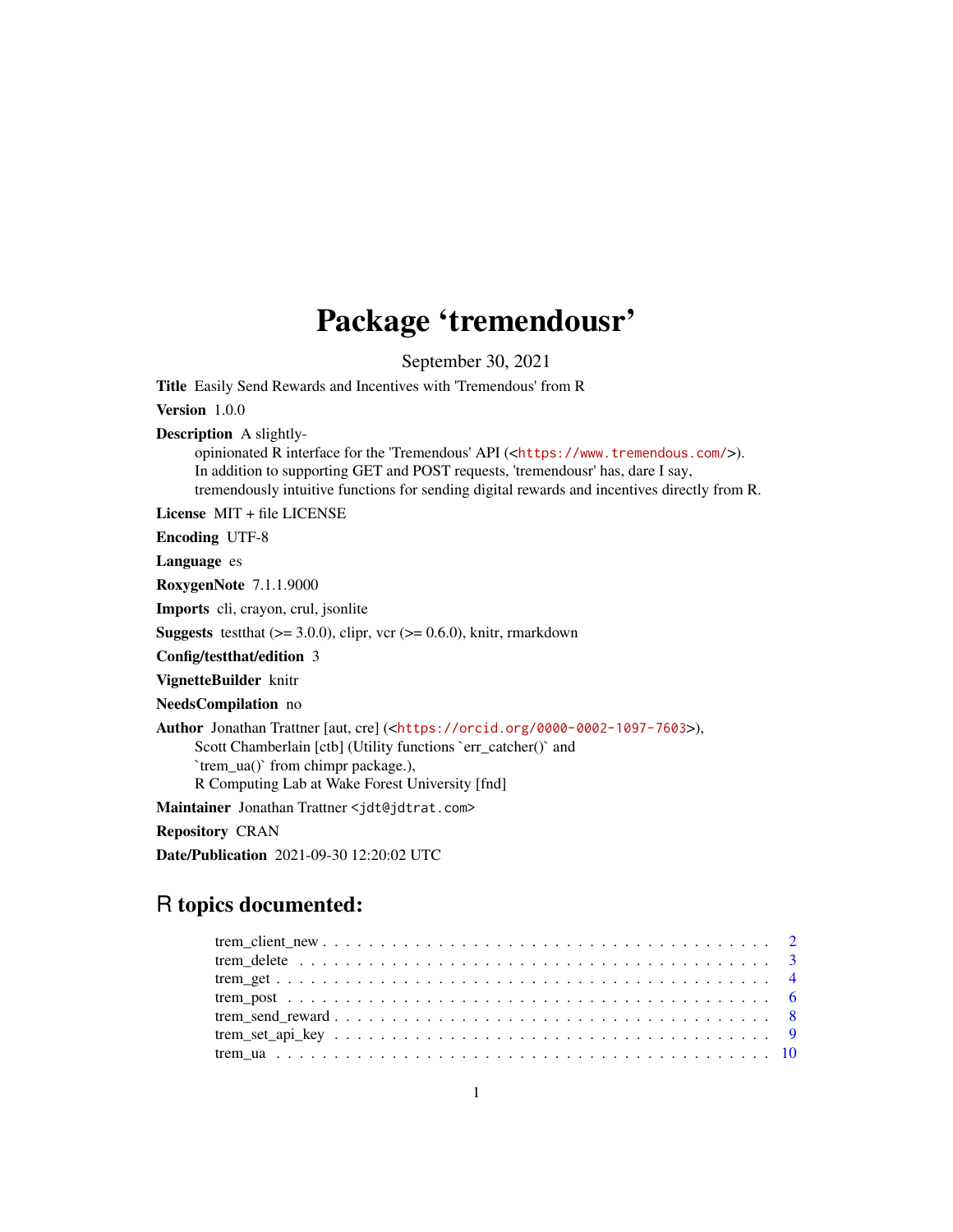#### <span id="page-1-0"></span>**Index** [11](#page-10-0)

<span id="page-1-1"></span>trem\_client\_new *Create a new Tremendous API Client*

#### Description

Create a new Tremendous API Client

#### Usage

trem\_client\_new(api\_key = NULL, sandbox = TRUE)

#### Arguments

|         | certain you wish to do this!                                                    |
|---------|---------------------------------------------------------------------------------|
|         | dous production environment. This will involve sending actual money, so be      |
|         | ing and testing. FALSE and the API requests are performed within the Tremen-    |
|         | box environment, a free and fully-featured environment for application develop- |
| sandbox | Logical: TRUE and any API requests are performed within the Tremendous sand-    |
|         | set for repeated use with trem_set_api_key.                                     |
| api_kev | API key from tremendous.com. Can either pass in here as a character string or   |

#### Value

An object of class 'tremClient' that contains the API Key and Environment information for easily performing Tremendous API requests.

#### Examples

```
## Not run:
# Create a client for testing API calls within the Sandbox environment.
test_client <- trem_client_new(api_key = "TEST_YOUR-KEY-HERE",
                                  sandbox = TRUE)
# Create a client for performing API calls within a production environment.
# This client will be able to send actual money!
prod_client <- trem_client_new(api_key = "PROD_YOUR-KEY-HERE",
                               sandbox = FALSE)
```
## End(Not run)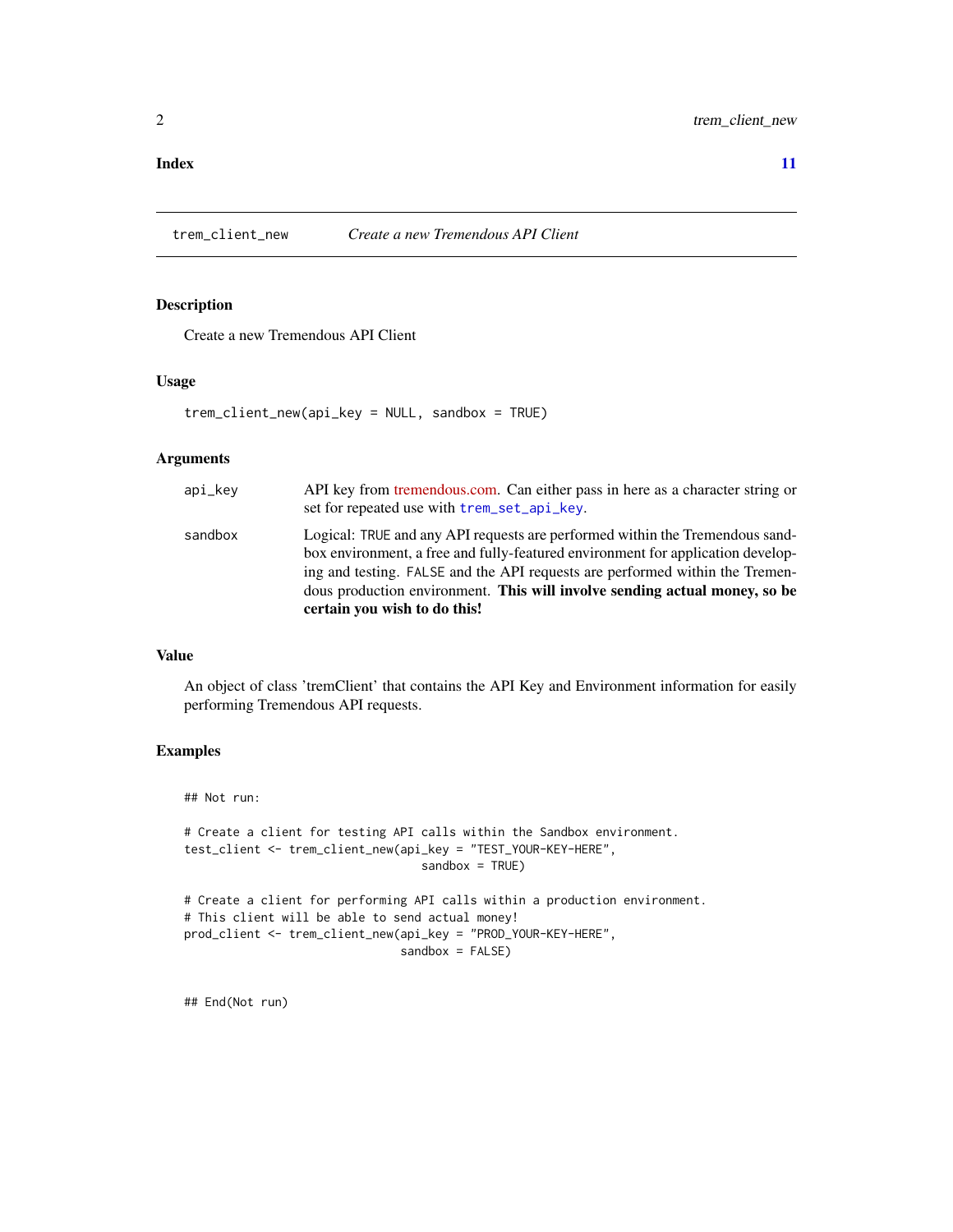<span id="page-2-0"></span>

#### Description

Tremendous only supports DELETE requests for one endpoint – deleting an invoice. Per [their](https://developers.tremendous.com/reference/core-invoices-delete) [documentation,](https://developers.tremendous.com/reference/core-invoices-delete) this request "removes an invoice. This has no further consequences but is a rather cosmetic operation." See the examples for a walk-through.

#### Usage

```
trem_delete(
  client,
 path,
  query = list(),
  body = NULL,
  disk = NULL,stream = NULL,
  encode = "json",
 parse = TRUE
)
```
#### Arguments

| client | A Tremendous API Client object, created with trem_client_new.                                                                                                                                          |
|--------|--------------------------------------------------------------------------------------------------------------------------------------------------------------------------------------------------------|
| path   | The URL path, appended to the base URL, for GET requests such as listing<br>available payment types, funding sources, account members, and more. See the<br>Tremendous API Documentation for examples. |
| query  | Query terms as a named list. See crul:: HttpClient for more details.                                                                                                                                   |
| body   | Request body for Tremendous API, as an R List.                                                                                                                                                         |
| disk   | A path to write to. NULL by default, so info is written to memory. See crul:: HttpClient<br>for more details.                                                                                          |
| stream | An R function to determine how to stream data. NULL by default, so info is<br>streaned with memory. See crul:: HttpClient for more details.                                                            |
| encode | "json" by default based on Tremendous API Request format. See crul:: HttpClient<br>for more options.                                                                                                   |
| parse  | Logical: Should the API Response results be parsed into a data frame?                                                                                                                                  |
|        |                                                                                                                                                                                                        |

#### Value

If parse = TRUE (default), a list containing the response from the API request. Otherwise, the R6 HttpResponse object containing API request data.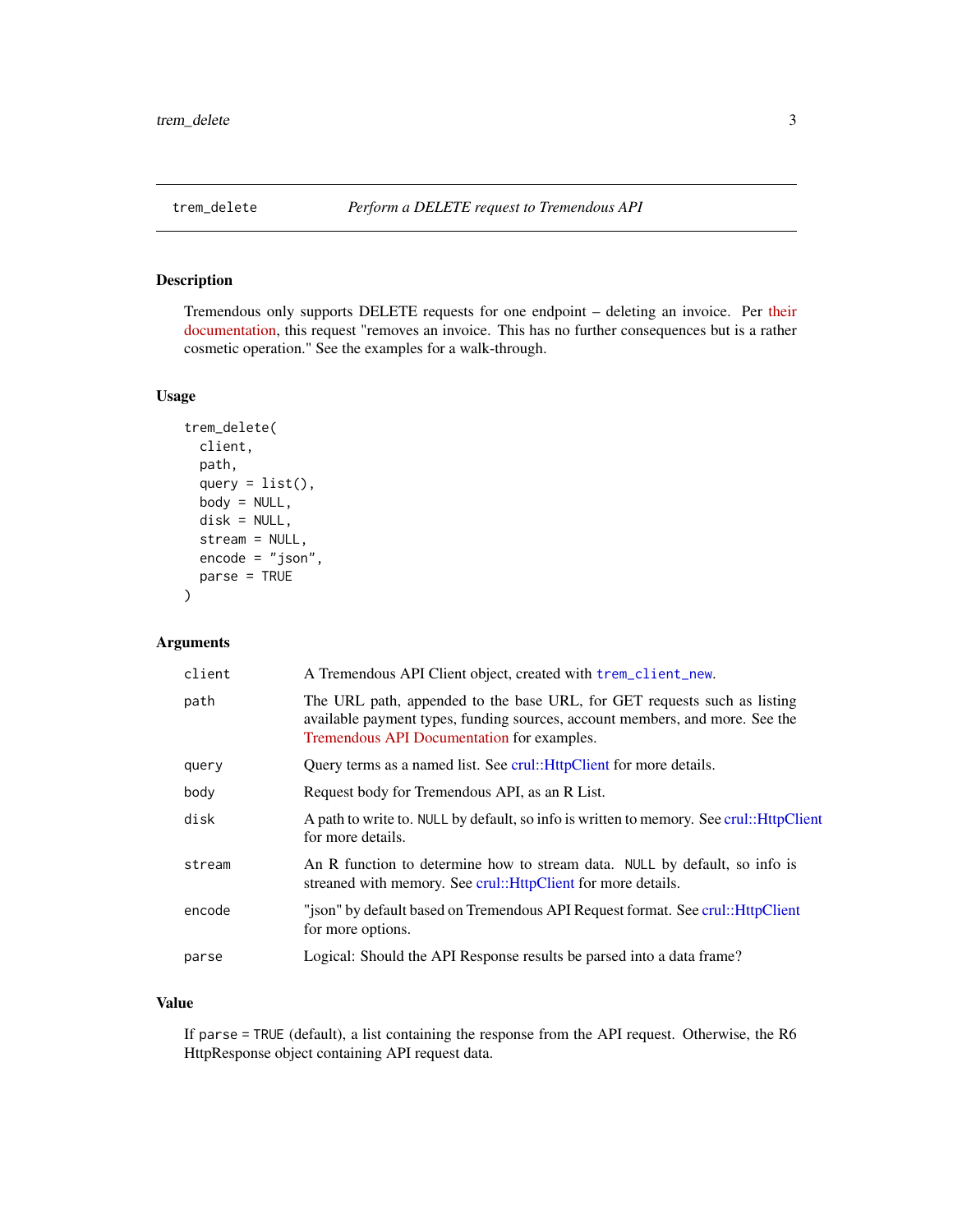#### Examples

## Not run:

```
# Create a new Tremendous API Client
 test_client <- trem_client_new(api_key = "TEST_YOUR-API-KEY-HERE",
                                sandbox = TRUE# Perform a POST request for an invoice.
 # `po_number` is Reference to the purchase order number within your organization
 # `amount` is in USD
 trem_post(test_client,
           path = "invoices",
           body = list(po_number = "unique-invoice-id",amount = 50)
 # Perform a GET request for listing all current (non-deleted) invoices.
 current_invoices <- trem_get(test_client, "invoices")
 # Get index for the correct ID
 unique_id_index <- which(current_invoices$invoices$po_number == "unique-invoice-id")
 # Get the invoice ID for 'unique-invoice-id' to delete
 my_invoice_id <- current_invoices$invoices[unique_id_index, "id"]
 # Perform a DELETE request for the specific invoice.
 trem_delete(test_client, paste0("invoices/", my_invoice_id))
 # Perform a GET request for listing all current (non-deleted) invoices.
 # The one with id po_number 'unique-invoice-id' should no longer be here.
 trem_get(test_client, "invoices")
## End(Not run)
```
trem\_get *Perform a GET request to Tremendous API*

#### Description

This function provides lower-level access to perform GET requests via Tremendous API. Available endpoints can be found on the official [Tremendous API documentation.](https://developers.tremendous.com/)

#### Usage

trem\_get(

<span id="page-3-0"></span>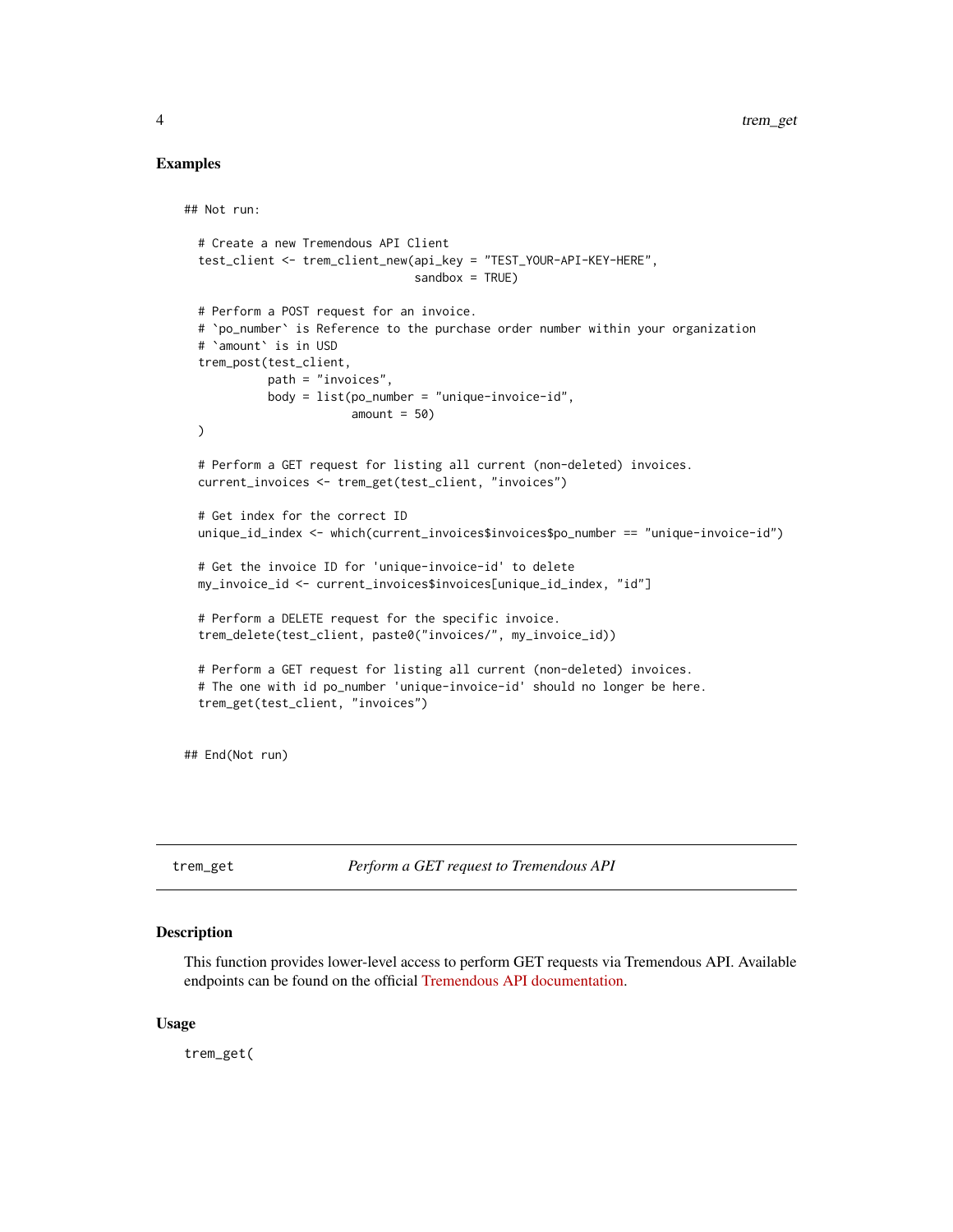<span id="page-4-0"></span>trem\_get 5

```
client,
  path,
  query = list().
  disk = NULL,stream = NULL,
 parse = TRUE
\lambda
```
#### Arguments

| client | A Tremendous API Client object, created with trem_client_new.                                                                                                                                          |
|--------|--------------------------------------------------------------------------------------------------------------------------------------------------------------------------------------------------------|
| path   | The URL path, appended to the base URL, for GET requests such as listing<br>available payment types, funding sources, account members, and more. See the<br>Tremendous API Documentation for examples. |
| query  | Query terms as a named list. See crul:: HttpClient for more details.                                                                                                                                   |
| disk   | A path to write to. NULL by default, so info is written to memory. See crul:: HttpClient<br>for more details.                                                                                          |
| stream | An R function to determine how to stream data. NULL by default, so info is<br>streaned with memory. See crul:: HttpClient for more details.                                                            |
| parse  | Logical: Should the API Response results be parsed into a data frame?                                                                                                                                  |

#### Value

If parse = TRUE (default), a list containing the response from the API request. Otherwise, the R6 HttpResponse object containing API request data.

#### Examples

```
## Not run:
# Create a new Tremendous API Client
test_client <- trem_client_new(api_key = "TEST_YOUR-API-KEY-HERE",
sandbox = TRUE) # Sandbox environment so no actual money is sent
# Perform a GET request to list funding sources available in your Tremendous
# Account. Documentation:
# https://developers.tremendous.com/reference/core-funding-source-index
trem_get(trem_client, "funding_sources")
# Perform a GET request to list all invoices on your Tremendous Account.
# Documentation:
# https://developers.tremendous.com/reference/core-invoices-index
trem_get(trem_client, "invoices")
# Perform a GET request to list all orders (payment history) on your Tremendous
# Account. Documentation:
# https://developers.tremendous.com/reference/core-orders-index
trem_get(trem_client, "orders")
```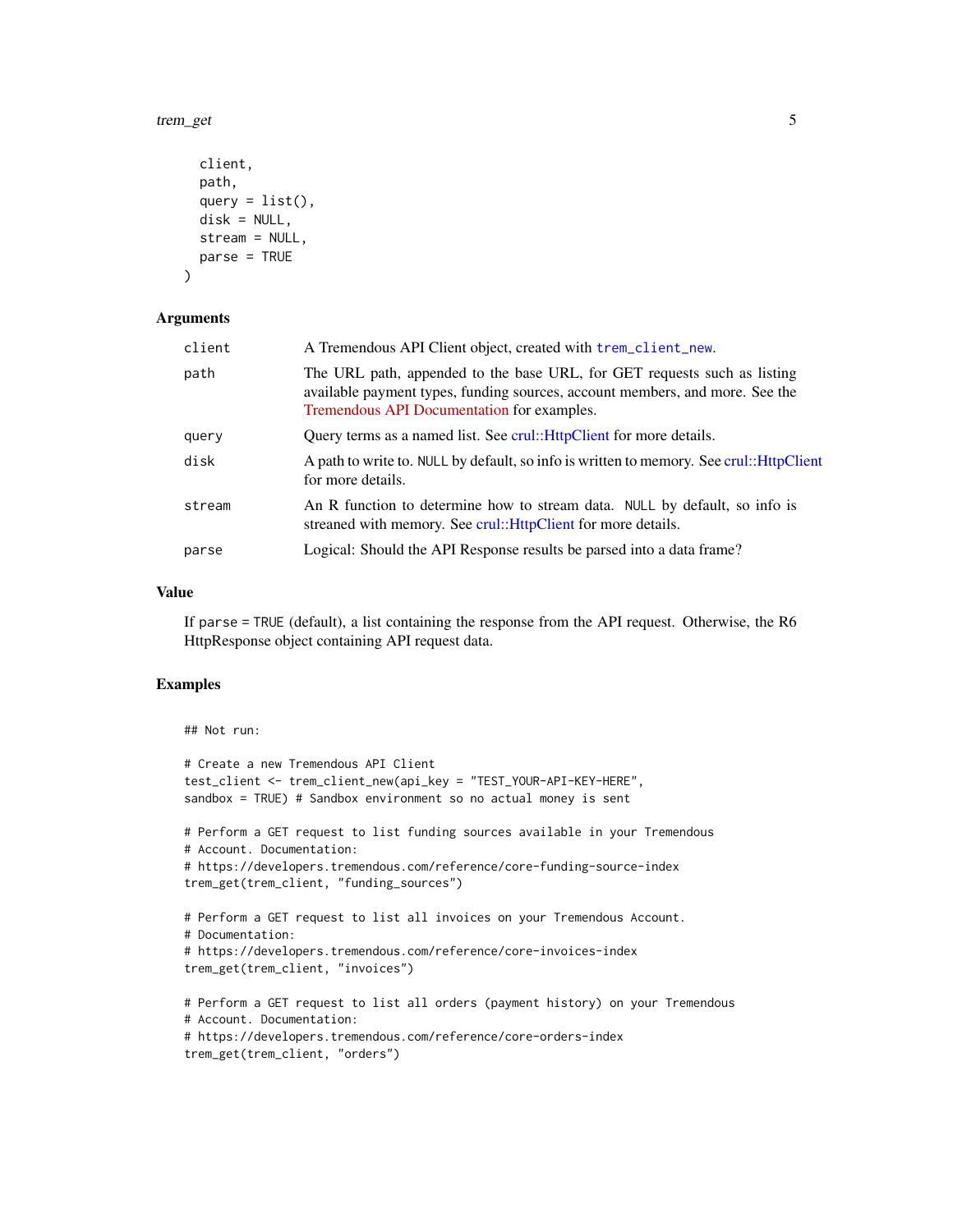```
# Perform a GET request to list a specific order's information (payment history)
# from your Tremendous Account. Documentation:
# https://developers.tremendous.com/reference/core-orders-show
trem_get(trem_client, "orders/YOUR-ORDER-ID")
```
## End(Not run)

trem\_post *Perform a POST request to Tremendous API*

#### Description

This function provides lower-level access to perform POST requests via Tremendous API. Available endpoints can be found on the official [Tremendous API documentation.](https://developers.tremendous.com/)

For sending payments, I would recommend using [trem\\_send\\_reward](#page-7-1) as it's more intuitive to use. However, this can be done using the trem\_post() function (see examples).

#### Usage

```
trem_post(
 client,
 path,
  query = list(),
 body = NULL,disk = NULL,
  stream = NULL,
  encode = "json",
 parse = TRUE
)
```
#### Arguments

| client | A Tremendous API Client object, created with trem_client_new.                                                                                                                                          |
|--------|--------------------------------------------------------------------------------------------------------------------------------------------------------------------------------------------------------|
| path   | The URL path, appended to the base URL, for GET requests such as listing<br>available payment types, funding sources, account members, and more. See the<br>Tremendous API Documentation for examples. |
| query  | Query terms as a named list. See crul:: HttpClient for more details.                                                                                                                                   |
| body   | Request body for Tremendous API, as an R List.                                                                                                                                                         |
| disk   | A path to write to. NULL by default, so info is written to memory. See crul:: HttpClient<br>for more details.                                                                                          |
| stream | An R function to determine how to stream data. NULL by default, so info is<br>streaned with memory. See crul:: HttpClient for more details.                                                            |
| encode | "ison" by default based on Tremendous API Request format. See crul:: HttpClient<br>for more options.                                                                                                   |
| parse  | Logical: Should the API Response results be parsed into a data frame?                                                                                                                                  |

<span id="page-5-0"></span>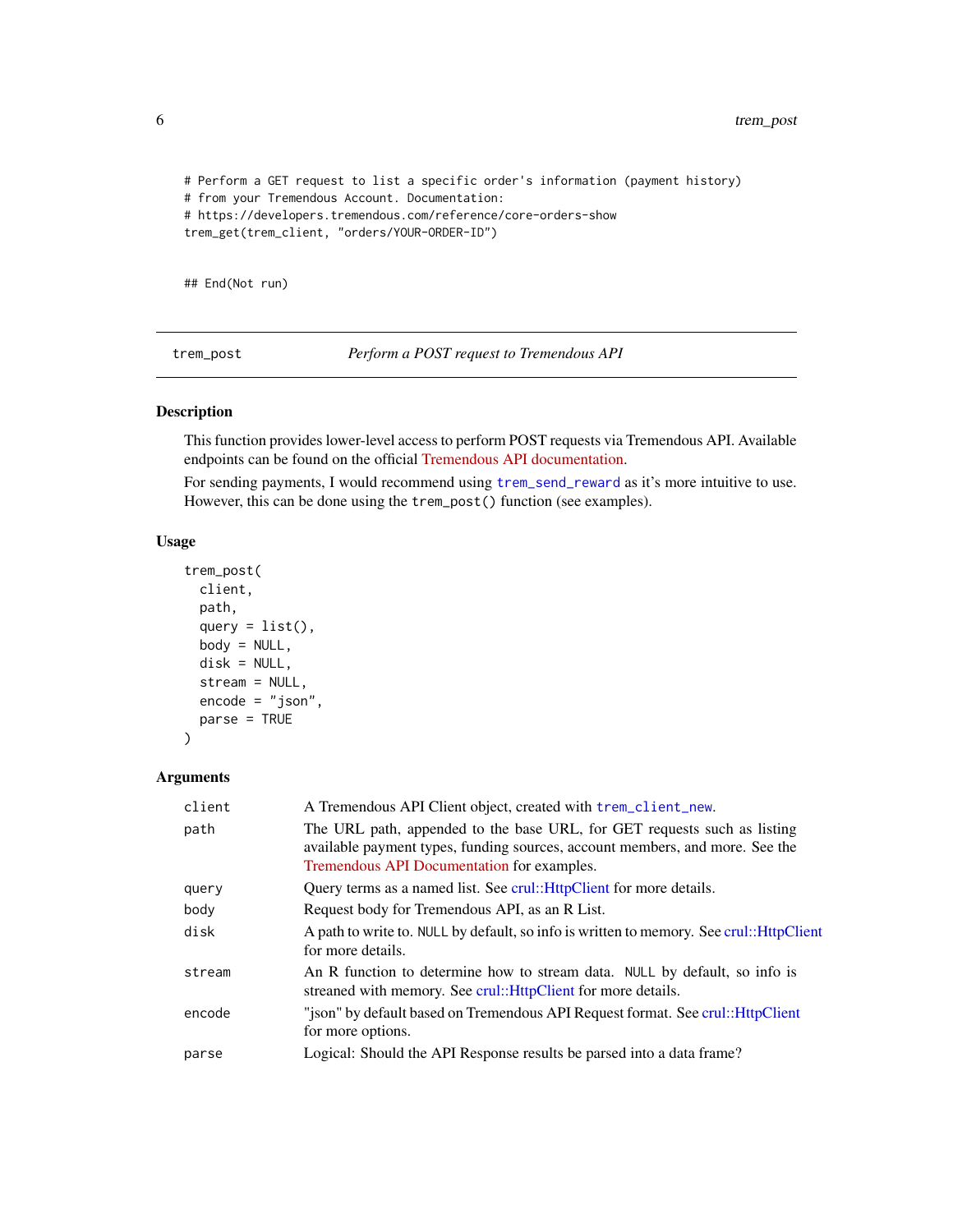#### trem\_post 7

#### Value

If parse = TRUE (default), a list containing the response from the API request. Otherwise, the R6 HttpResponse object containing API request data.

#### Examples

```
## Not run:
 # Create a new Tremendous API Client
 test_client <- trem_client_new(api_key = "TEST_YOUR-API-KEY-HERE",
                                 sandbox = TRUE)
 # Perform a POST request to invite new members to your Tremendous Account.
 # Documentation: https://developers.tremendous.com/reference/post_members
    trem_post(trem_client,
              path = "members",
              body = list(email = "example@website.com",
                          name = "Example Person",
                          role = "MEMBER"))
 # Perform a POST send payments --
 I find it ~tremendously~ easier to use the `trem_send_reward()` function.
 # Documentation: https://developers.tremendous.com/reference/core-orders-create
    trem_post(trem_client,
             path = "orders",
              body = list(external_id = "manual-payment-post", # This is a payment description id
                payment = list(funding_source_id = "your-funding-id-from-tremendous"
                ),
                rewards = list(
                  value = list(
                    denomination = 10,
                    currency_code = "USD"
                  ),
                  delivery = list(
                    method = "EMAIL" # "EMAIL", "LINK", or "PHONE",
                  ),
                  recipient = list(
                    name = "first last",
                    email = "email@website.com"
                  ),
                  # IDs for Applebee's Gift Card and Amazon Gift Card
                  products = c("2JFKPXBWDC1K", "VW9JLMPRL9N7")
                )
             ))
```
## End(Not run)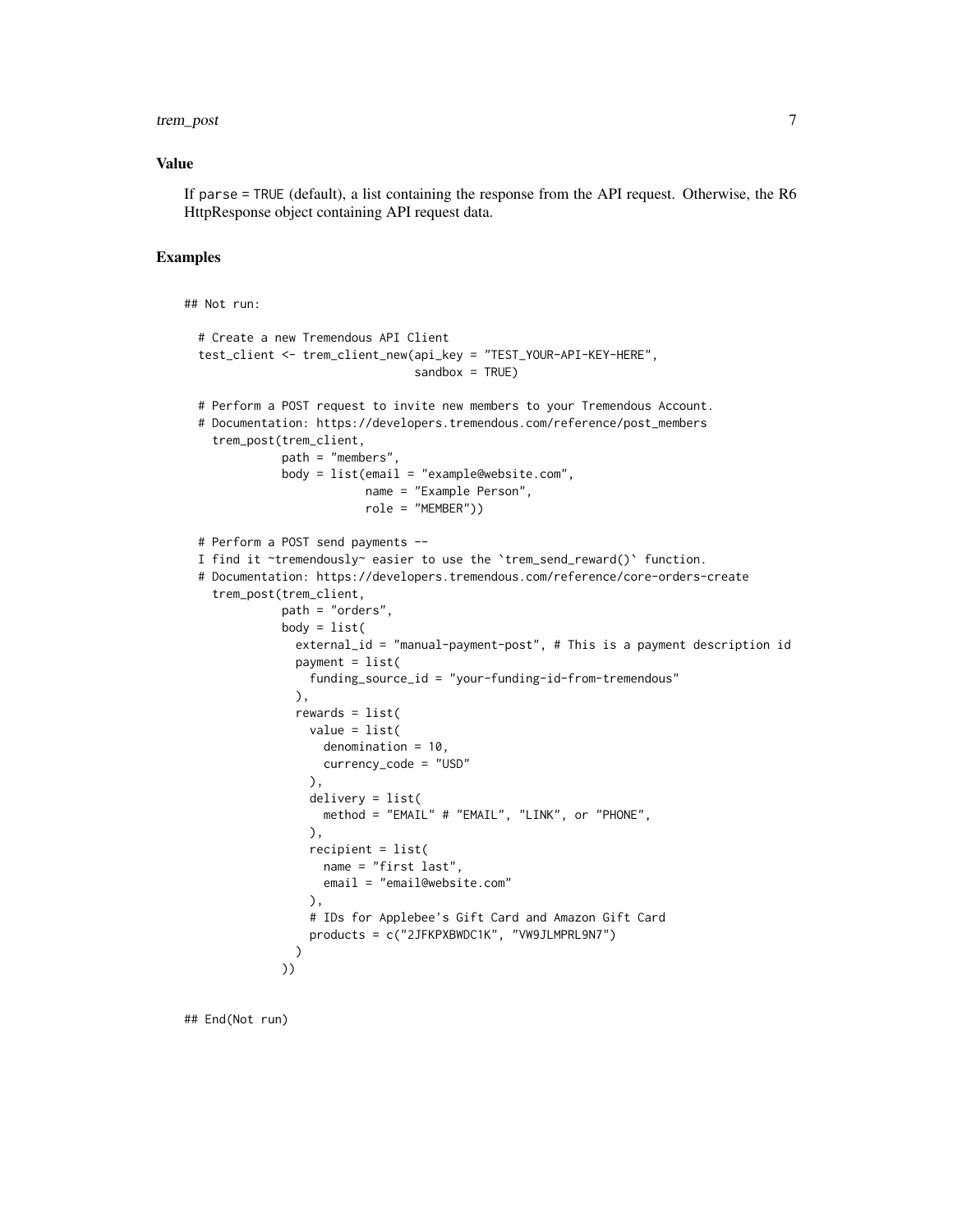<span id="page-7-1"></span><span id="page-7-0"></span>

#### Description

The most likely reason to use the tremendousr package is to send rewards This function, trem\_send\_reward(), provides an easy interface to do so. See the examples for more details.

#### Usage

```
trem_send_reward(
 client,
 name,
  email = NULL,phone = NULL,
  reward_amount,
  currency_code = "USD",
  delivery_method = "EMAIL",
  payment_description_id,
  funding_source_id,
  reward_types,
  parse = TRUE
)
```
#### Arguments

| client                 | A Tremendous API Client object, created with trem_client_new.                                                                                                     |  |  |
|------------------------|-------------------------------------------------------------------------------------------------------------------------------------------------------------------|--|--|
| name                   | Name of the recipient.                                                                                                                                            |  |  |
| email                  | Email address of the recipient.                                                                                                                                   |  |  |
| phone                  | Phone number of the recipient (US phone numbers only).                                                                                                            |  |  |
| reward_amount          | Amount of the reward (numeric).                                                                                                                                   |  |  |
| currency_code          | Currency of the reward (default to "USD").                                                                                                                        |  |  |
| delivery_method        |                                                                                                                                                                   |  |  |
|                        | Default to "EMAIL", for sending the reward to the recipient via email. Alterna-<br>tively, reward can be delivered via a link ("LINK") or text message ("PHONE"). |  |  |
| payment_description_id |                                                                                                                                                                   |  |  |
|                        | Unique ID for specific order. This will appear as external id on Tremendous                                                                                       |  |  |
|                        | Dashboard.                                                                                                                                                        |  |  |
| funding_source_id      |                                                                                                                                                                   |  |  |
|                        | ID of the funding source linked to your account, to draw funds from for this<br>order. One of the IDs from trem_get("funding_sources").                           |  |  |
| reward_types           | A character vector of product $ids$ – reward options – for the recipient to choose<br>from. Available options can be found here.                                  |  |  |
| parse                  | Logical: Should the API Response results be parsed into a data frame?                                                                                             |  |  |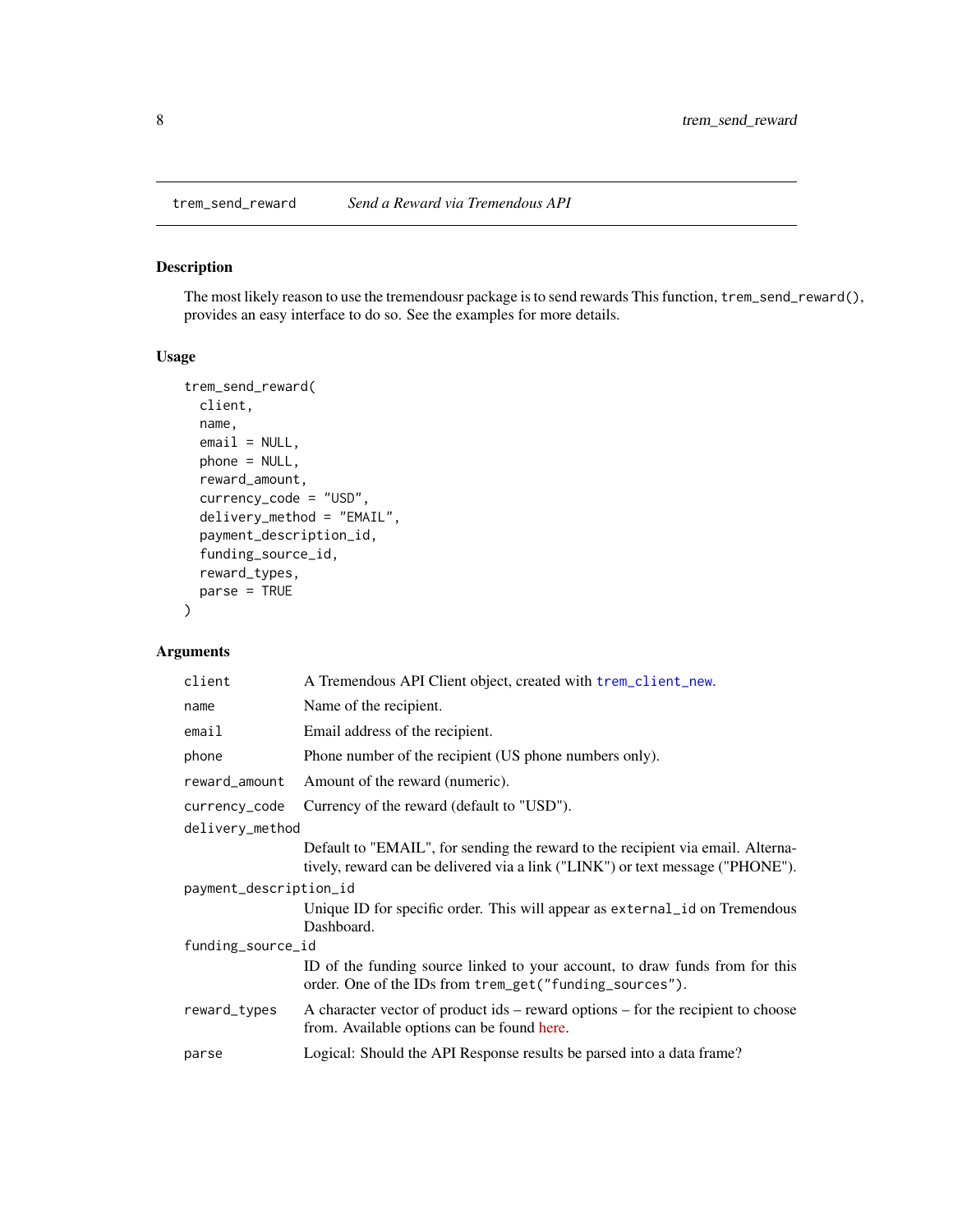#### <span id="page-8-0"></span>Value

If parse = TRUE (default), a list containing the response from payment API request. Otherwise, the R6 HttpResponse object containing API request data.

#### Examples

## Not run:

```
# Create a Tremendous Client
test_client <- trem_client_new(api_key = "TEST_YOUR-KEY-HERE",
                        sandbox = TRUE) # Sandbox environment so no actual money is sent
# To send a payment, you can simply pass in the client
# and specify the necessary fields.
payment1 <- trem_send_reward(client = test_client,
                         name = "first last",
                         email = "email@website.com",
                         reward_amount = 10,
                         currency_code = "USD",
                         delivery_method = "EMAIL",
                         payment_description_id = "payment-from-tremendousr-examples",
                         funding_source_id = "your-funding-id-from-tremendous",
                        reward_types = "Q24BD9EZ332JT", # ID for virtual visa gift card
                         parse = TRUE # Return a parsed API response
)
```
## End(Not run)

<span id="page-8-1"></span>trem\_set\_api\_key *Set Tremendous API Key in .Renviron*

#### Description

Set Tremendous API Key in .Renviron

#### Usage

trem\_set\_api\_key(api\_key)

#### Arguments

api\_key API key from [tremendous.com.](https://developers.tremendous.com/)

#### Value

NA; Used to set the Tremendous API key for persistent use in '.Renviron'.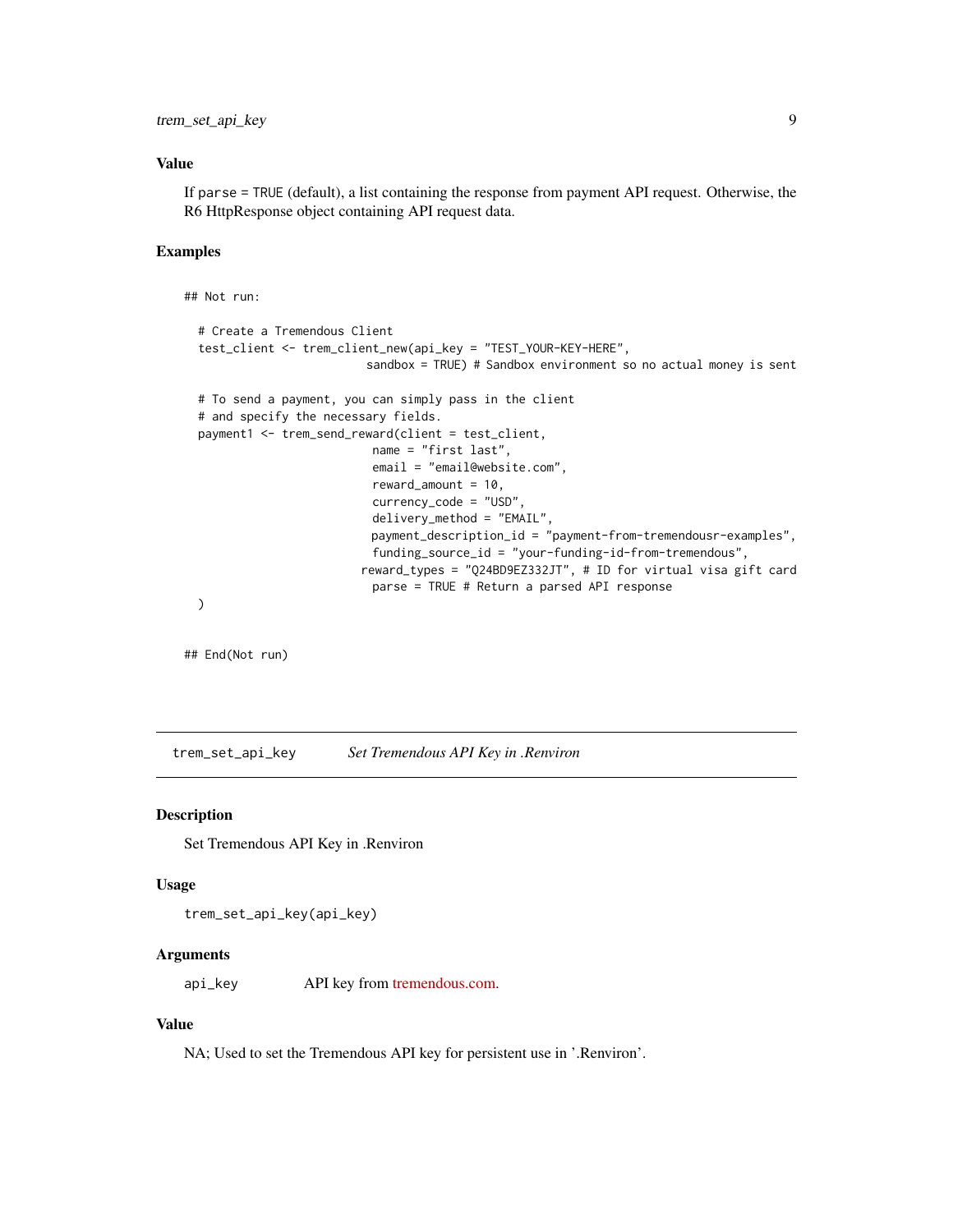#### Examples

```
if (interactive()) {
 # For Sandbox Environment, your API key should look like:
 trem_set_api_key("TEST_YOUR-API-KEY")
 # For Production Environment, your API key should look like:
 trem_set_api_key("PROD_YOUR-API-KEY")
}
```
trem\_ua *Get useragent info for tremendousr API Package*

#### Description

Exported for use with [trem\\_client\\_new](#page-1-1) to provide useragent info as a curl option for the API Request. This function was Adapted from [chimpr.](https://github.com/jdtrat/chimpr/)

#### Usage

trem\_ua()

#### Value

useragent info for tremendousr API Package

#### Examples

```
# Get useragent info for the tremendous API package
trem_ua()
```
<span id="page-9-0"></span>